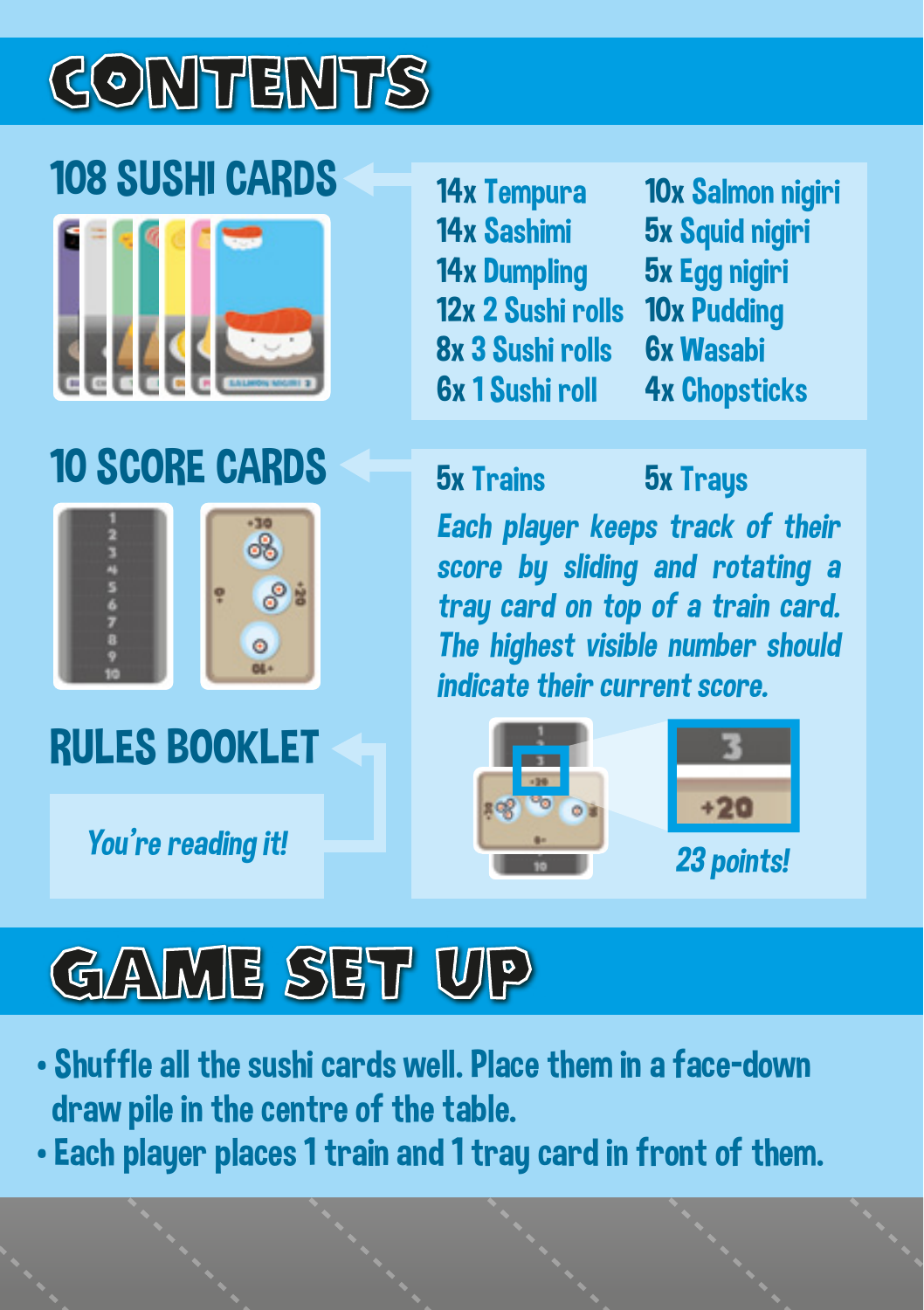## **GAMEPLAY**

#### STARTING A ROUND

The game takes place over 3 rounds.

At the start of each round, one player deals cards from the draw pile, face-down to each player.

> In a 2 player game, deal 10 cards to each player. In a 3 player game, deal 9 cards to each player. In a 4 player game, deal 8 cards to each player. In a 5 player game, deal 7 cards to each player.

The players take the cards into their hands.

During the game, the cards in players' hands are kept secret.

#### PLAYING A ROUND

The players take their turns simultaneously. Each turn, all players choose any 1 card from their hand that they would like to keep. They place this card face-down on the table in front of them. When each player has done this, everyone turns their chosen card face-up.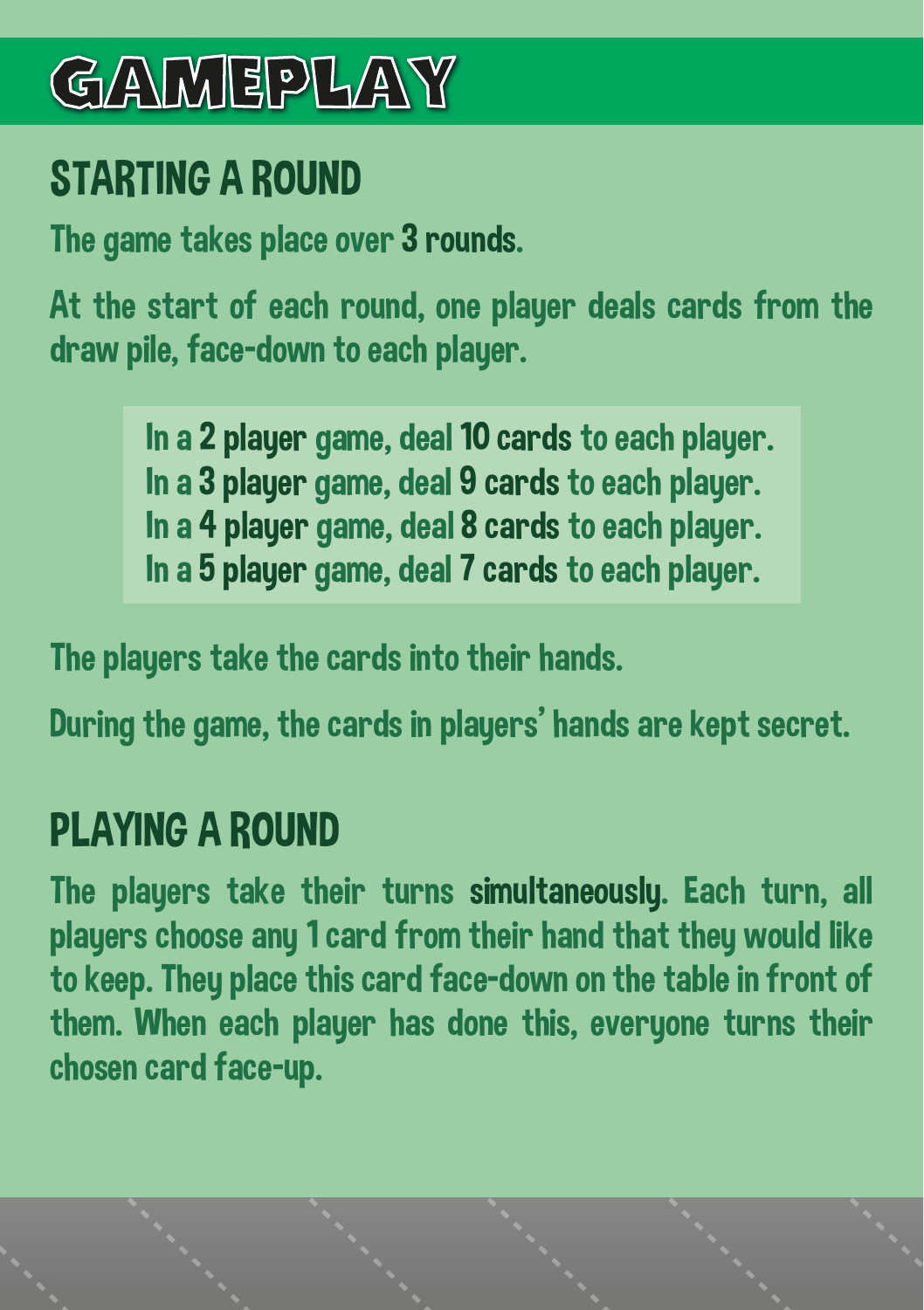After revealing cards, the players pass their remaining hand face-down to the player on their left. Everyone picks up their new hand, and the next turn begins. The players now have a new and smaller hand to choose from.

Kept cards remain with the player until the end of the round, when they are scored. It is helpful to group cards of the same tupe together on the table.



#### USING WASABI

If a player chooses a squid, salmon or egg nigiri card, and already has a wasabi card in front of them, then this nigiri *must* be placed on top of the wasabi. This is to show that the nigiri has been dipped in wasabi and has tripled in value!

Only 1 nigiri card may be placed on each wasabi card. A player may have multiple wasabi cards in front of them.

**BUT I PREFER SOY SAUCE!** WHY DOES *WASARI* TRIPLE WHAT WE'RE WORTH?

> BECAUSE WASABI IS SO HOT RIGHT NOW!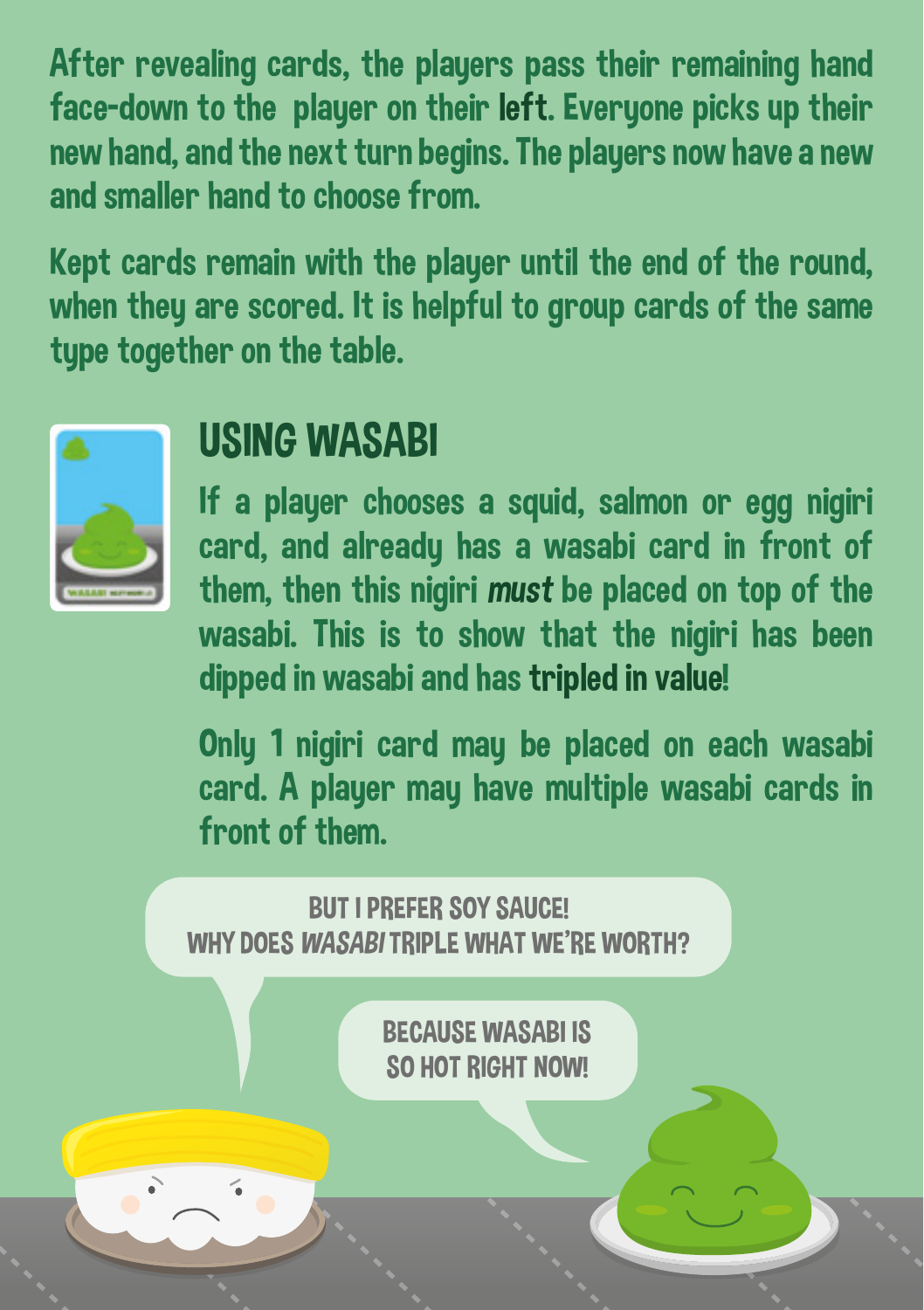

#### USING CHOPSTICKS

If a player already has a chopsticks card in front of them, they may take 2 sushi cards on a turn!

Here's how it works: The player chooses the first card they would like from their hand as usual. Before everyone else reveals their cards, the player calls out "Sushi Go!" and takes a second card from their hand, also placing it face-down on the table. Then all players reveal the cards they have chosen.

Before hands are passed on, the player who used their chopsticks card puts it into their hand. This means the chopsticks will now be passed on, and other players may take them to use again.

A player may have multiple chopsticks cards in front of them, but may only use 1 per turn.

#### ENDING A ROUND

When the final remaining card of each hand is passed on, the player receiving it simply places it face-up with the other cards they have collected. Often this final card won't be much use, but sometimes an unfortunate player will be forced to leave you with something valuable!

The players now score the cards they have collected, as follows.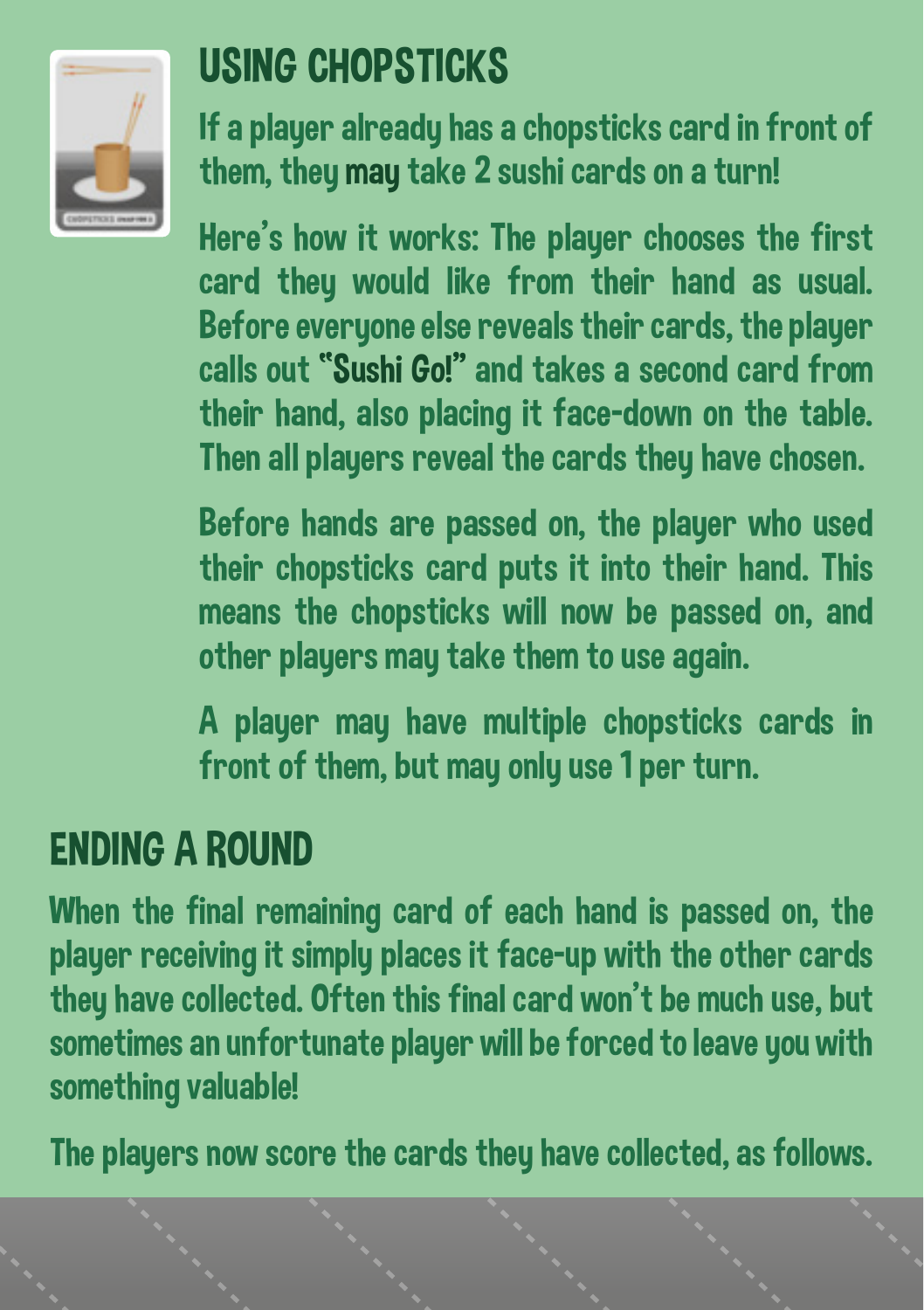## **SCORING**



#### SUSHI ROLLS

Each player adds up the sushi roll icons at the top of all their sushi roll cards. The player with the most icons scores 6 points. If multiple players tie for the most, they split the points evenly (ignoring any remainder) and no second place points are awarded.

The player with the second most icons scores 3 points. If multiple players tie for second place, they split the points evenly (ignoring any remainder).

NOTE: A player must have at least 1 sushi roll card to be counted in the sushi roll scoring!

Example: *Chris has 5 sushi roll icons, Jo has 3, Kerryn has 3 and Meredith has 2. Chris has the most and so scores 6 points. Jo and Kerryn tie for second place, and so divide the 3 points between them, scoring 1 point each. Meredith scores nothing.* 

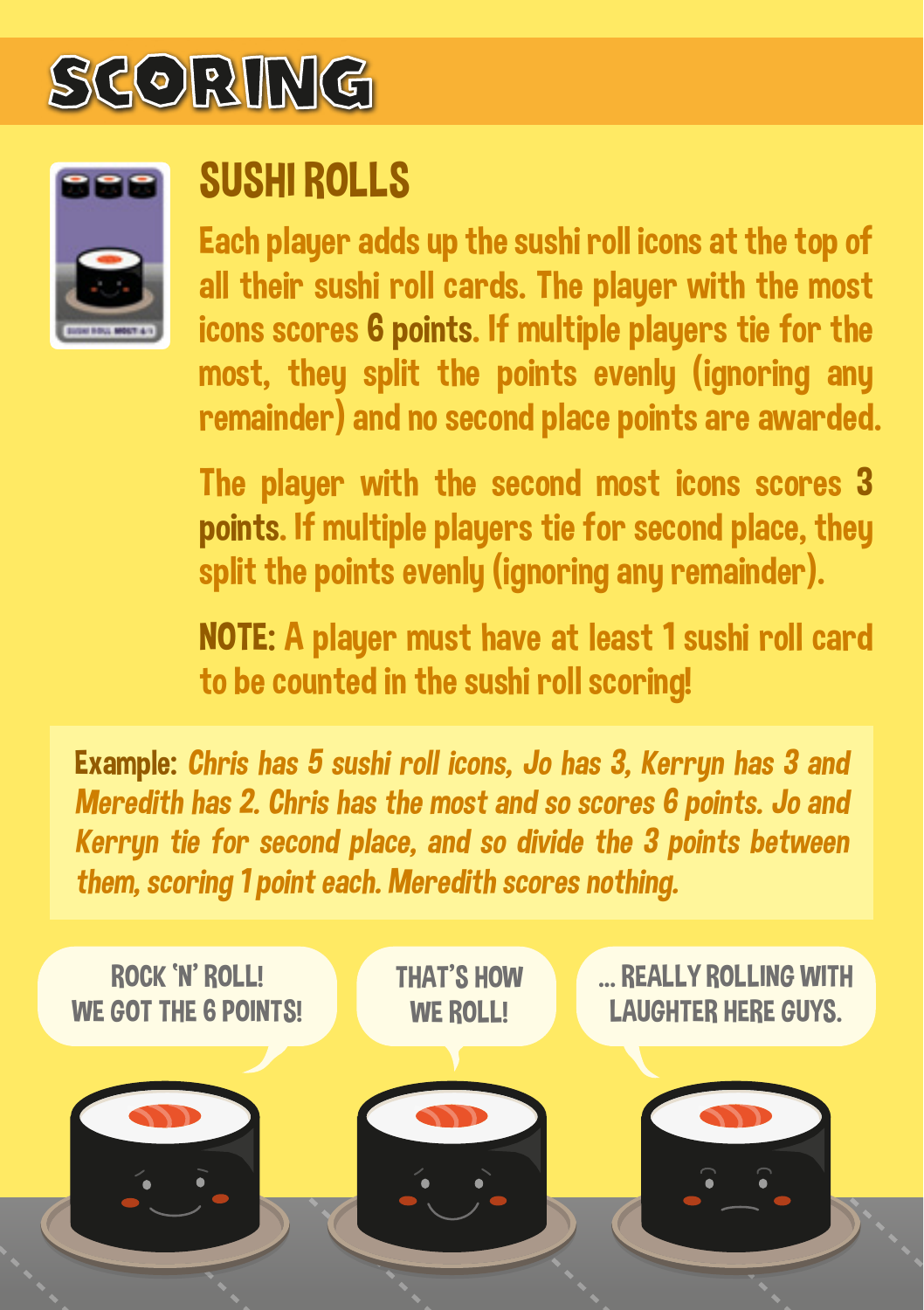

#### **TEMPURA**

A set of 2 tempura cards scores 5 points. A single tempura card is worth nothing. A player may score multiple sets of tempura in a round.



#### **SASHIMI**

A set of 3 sashimi cards scores 10 points. A single sashimi card or a set of only 2 is worth nothing. A player may score multiple sets of sashimi in a round, although this is very hard to do!



#### DUMPLINGS

The more dumpling cards a player has, the more points they will score, as follows:

| Dumplings: 1 2 3 4 5 or more |  |             |  |
|------------------------------|--|-------------|--|
| <b>Points:</b>               |  | 1 3 6 10 15 |  |

WE WE'RE TRYING TO COLLECT 3 SASHIMI CARDS. BUT THE GUY NEXT TO US KEPT THE LAST ONE!

RAW DEAL, MAN.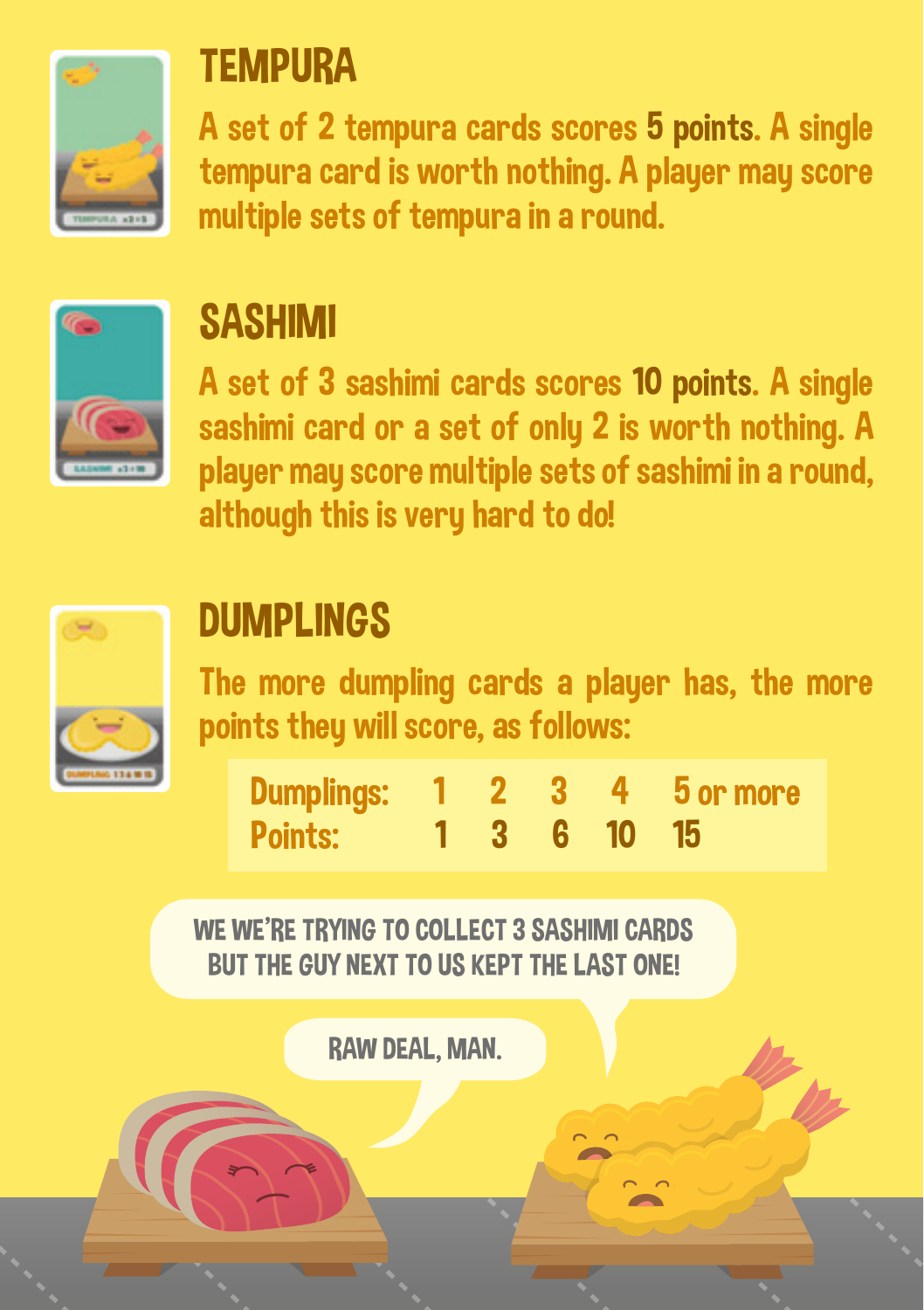

#### NIGIRI AND WASABI

A squid nigiri scores 3 points. If it is on top of a wasabi card it scores 9 points.

A salmon nigiri scores 2 points. If it is on top of a wasabi card it scores 6 points.

An egg nigiri scores 1 point. If it is on top of a wasabi card it scores 3 points.

A wasabi card with no nigiri on it scores nothing.



#### **CHOPSTICKS**

A chopsticks card scores nothing.

### BEFORE STARTING A NEW ROUND

The players announce their scores for the round. They indicate their current total score by adjusting their tray card on top of their train card.

All cards from the round are now discarded face-up beside the draw pile. The only exception are pudding cards which are kept in front of the players to be scored at the end of the game.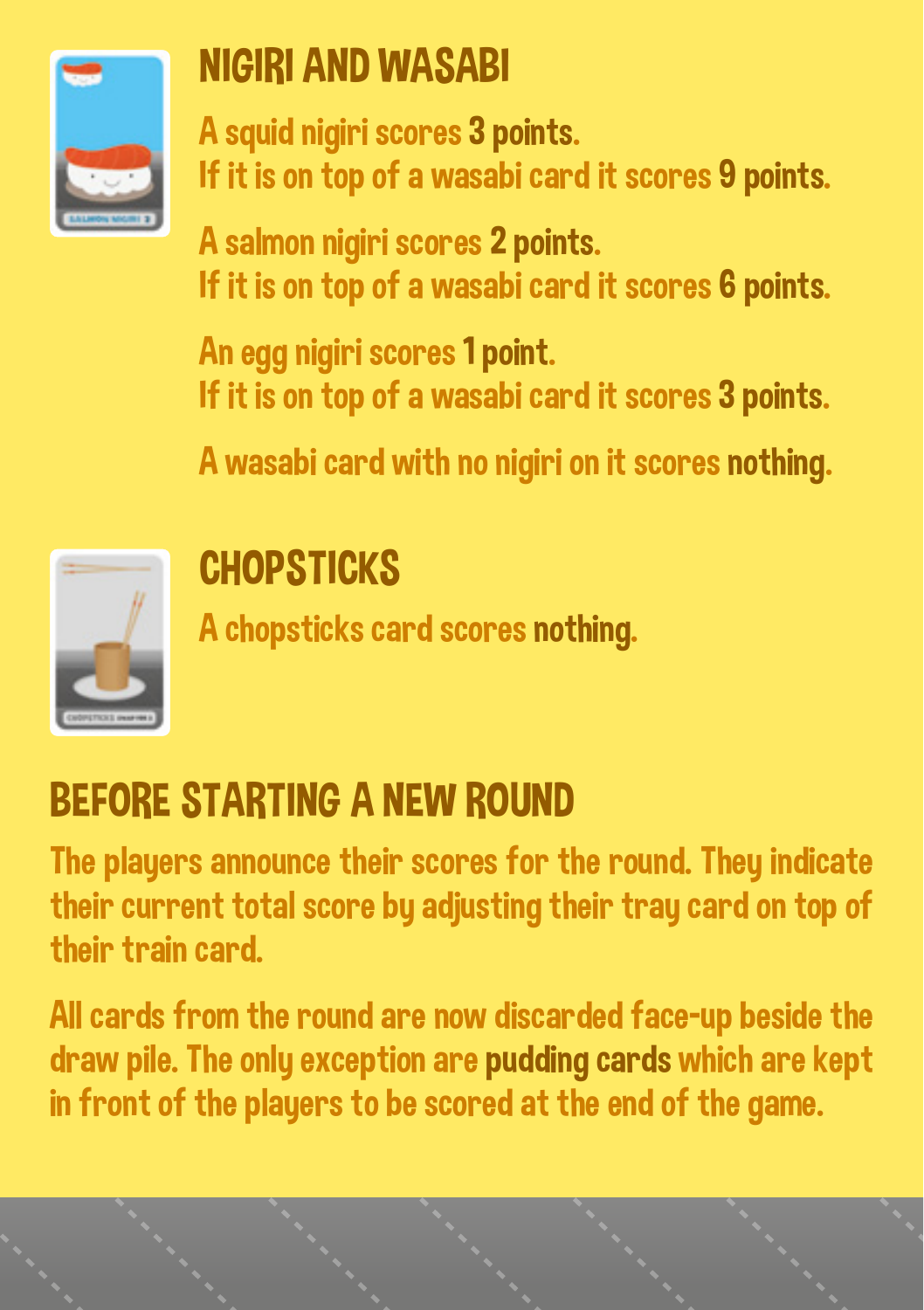## **ENDING THE GAME**

After the third round is scored, there will be some cards remaining in the draw deck. These are ignored.

Now it's time for dessert! Pudding cards are now scored.



#### PUDDINGS

The player with the most pudding cards scores 6 points. If multiple players tie for the most, they split the points evenly (ignoring any remainder).

The player with the least pudding cards (including players with none) *loses* 6 points. If multiple players tie for the least, they split the lost points evenly (ignoring any remainder).

Example: *Chris has 4 pudding cards, Jo has 3 and Kerryn and Meredith each have 0. Chris has the most and so scores 6 points. Kerryn and Meredith tie for the least and so divide the lost 6 points between them, each losing 3 points.*

On the rare occasion that all players have the same number of pudding cards, no one scores anything for them.

NOTE: In a 2 player game, no one loses any points for puddings. Only the points for most pudding cards are awarded.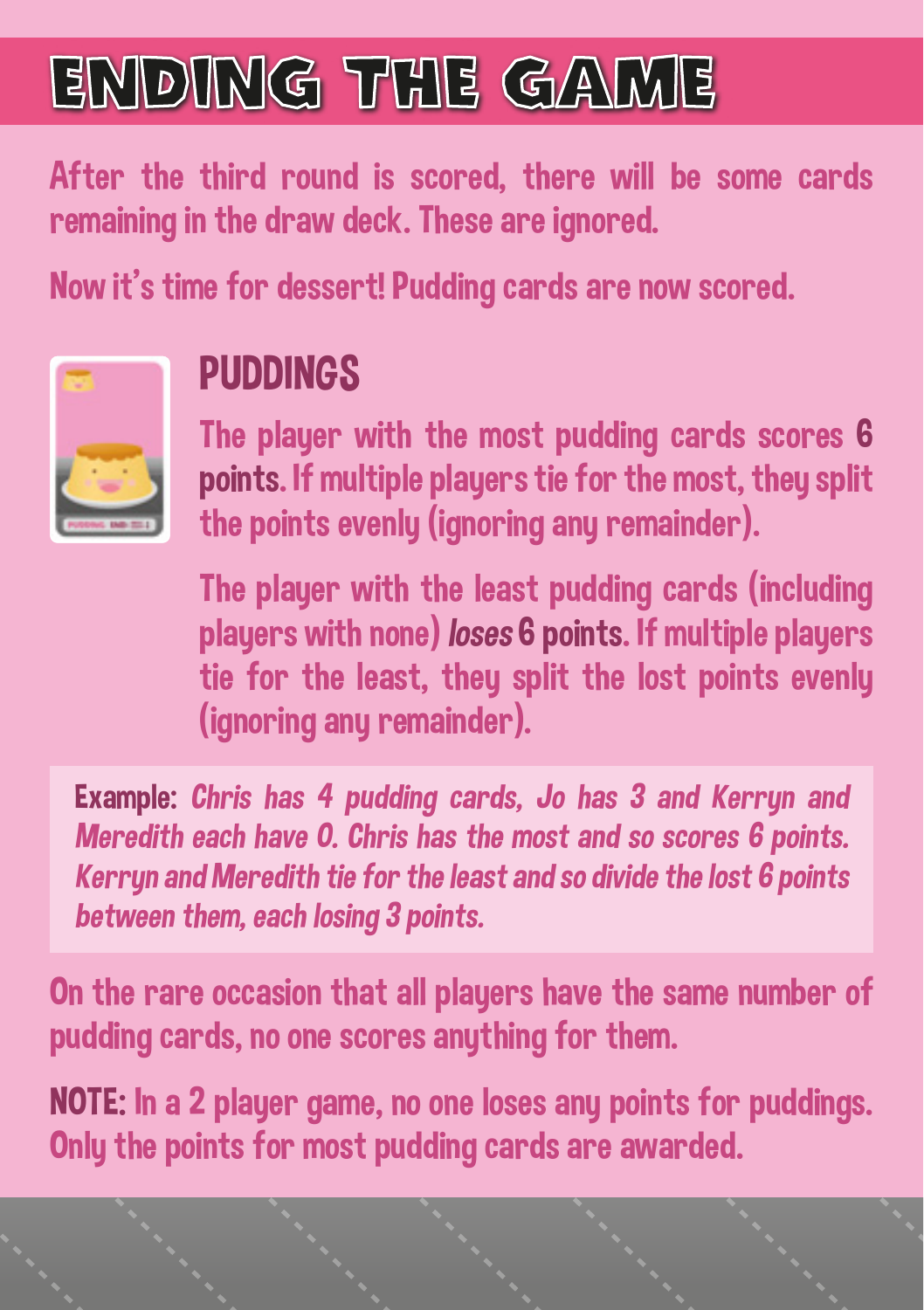#### AND THE WINNER IS...

Whoever has the most points after 3 rounds is the winner! In case of a tie, whoever has the most pudding cards wins!



#### PASS BOTH WAYS

To change how the players interact, simply alternate which way you pass the cards each round. In rounds 1 and 3, pass each hand the left. In round 2, pass each hand to the right.